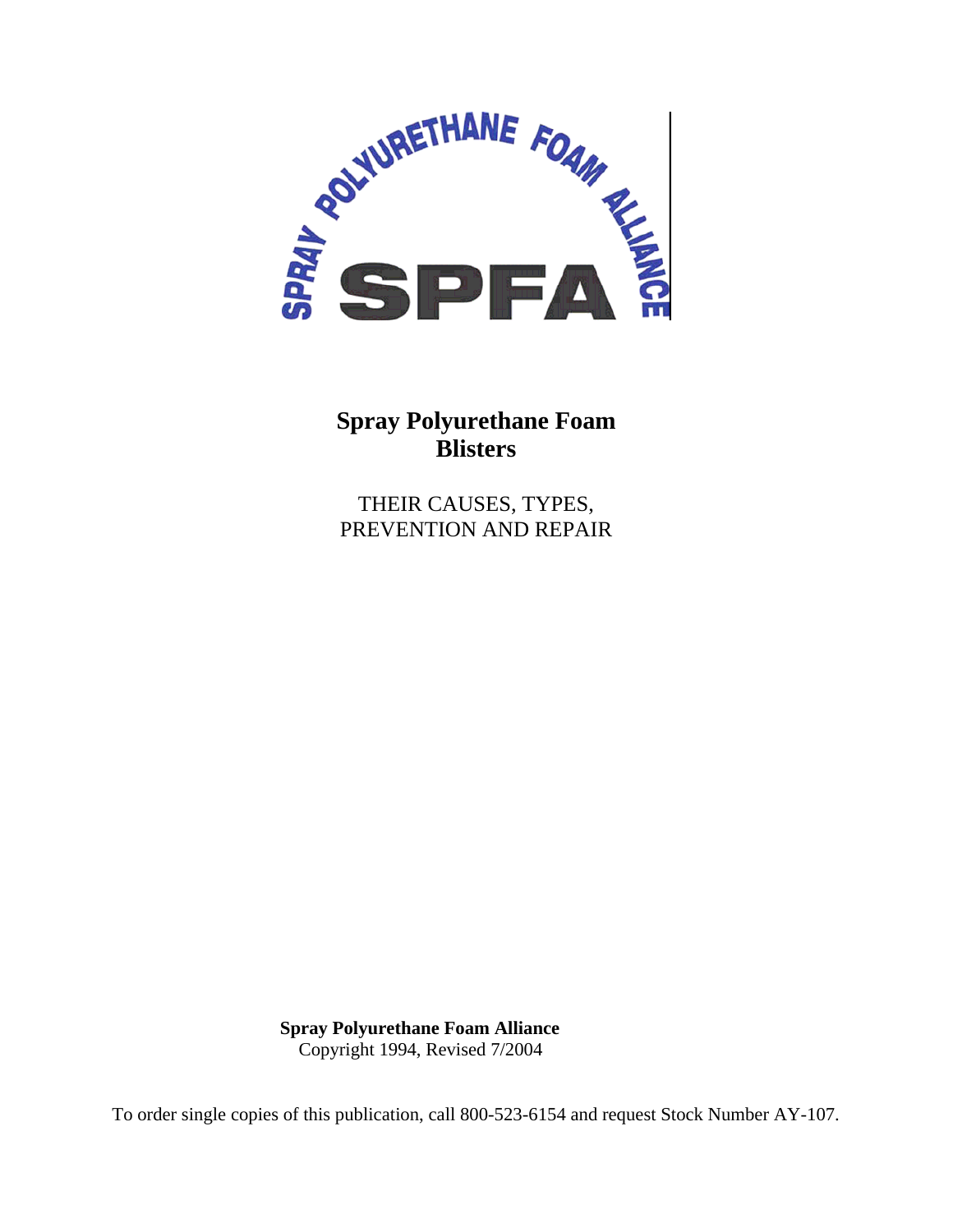# **TECHNICAL COMMITTEE**

#### **MISSION STATEMENT**

The mission of the Technical Committee is to provide a wide range of technical service to the Spray Polyurethane Foam Industry such as, but not limited to:

- 1. Review existing documents and serve as a clearing house to endure the "Continuity of Value" of technical information published by SPFA and others concerning the products and services to the SPF industry;
- 2. Review, research, develop and issue documents concerning new products, systems and services and;
- 3. To identify, explore, develop and communicate an understanding of technical issues facing the SPF industry.

#### **COMMITTEE MEMBERS**

Roger Morrison, Chairman Brad Beauchamp Brad Beauchamp North Carolina Foam Industries Stepan Co.

Jim CalkinsJohn Courier

John Hatfield Jack Moore Penta Engineering Group, Inc. West Roofing Systems, Inc.

ERSystems BASF

John Ewell Mary Bogdan Dallas/Ft. Worth Urethane, Inc. Honeywell

Poly-Tek. KoSa

Dennis Vandewater John Stahl

AD HOC MEMBER Laverne Dalgliesh

Dow Chemical **Equipment & Coatings Technology** 

Tim Leonard Bruce Schenke

Larry Smiley Robert Smith

Sadler Coatings Systems Preferred Solutions, Inc.

**CUFCA** 

This brochure was developed to aid specifiers in choosing spray-applied polyurethane foam systems. The information provided herein, based on current customs and practices of the trade, is offered in good faith and believed to be true, but is made WITHOUT WARRANTY, EITHER EXPRESS OR IMPLIED, AS TO FITNESS, MERCHANTABILITY, OR ANY OTHER MATTER. SPFA DISCLAIMS ALL LIABILITY FOR ANY LOSS OR DAMAGE ARISING OUT OF ITS USE. Individual manufacturers and contractors should be consulted for specific information. Nominal values which may be provided herein are believed to be representative, but are not to be used as specifications nor assumed to be identical to finished products. SPFA does not endorse the proprietary products or processes of any individual manufacturer, or the services of any individual contractor.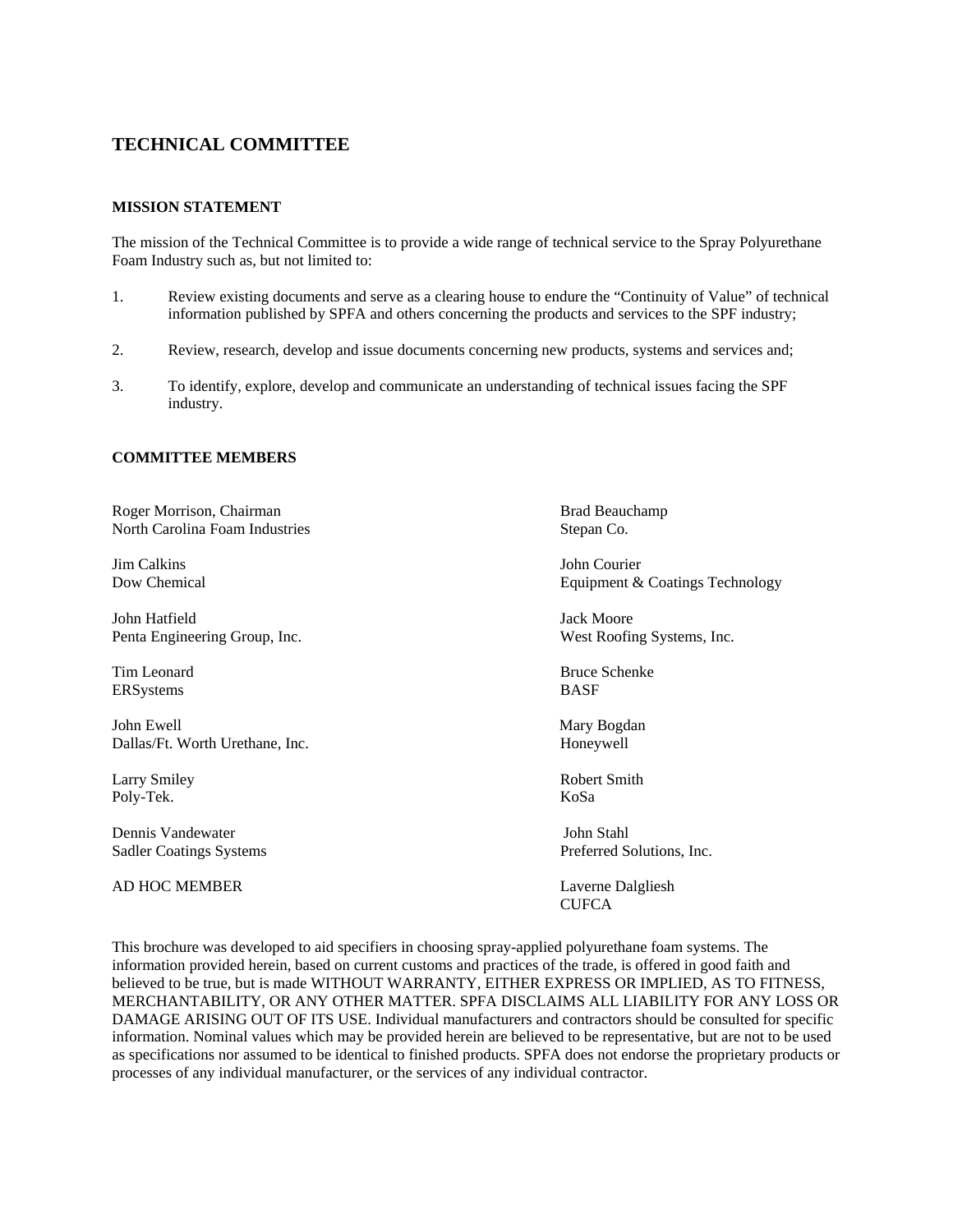# **Sprayed Polyurethane Foam Blisters Their Causes, Types, Prevention & Repair**

| Part 1 | General                              |
|--------|--------------------------------------|
| Part 2 | Types of Blisters                    |
| Part 3 | <b>Causes of Blisters</b>            |
| Part 4 | <b>Prevention Methods</b>            |
| Part 5 | <b>Blister Repair Considerations</b> |

## **Part 1- General**

 Although blisters are sometimes not aesthetically pleasing, they should not be removed and/or repaired unless it appears that their presence will adversely affect the water tightness of the sprayed polyurethane foam (SPF) system. This also applies to blisters in built-in and single ply membrane systems. The unnecessary repair of blisters in a sprayed polyurethane foam roofing system can lead to leaks and premature roof problems. Most industry warranties do not cover SPF blisters as they generally cover only the water tightness of the polyurethane foam/coating system. (Please refer to the specific warranty document for more detailed information.)

 Those blisters that are likely to lead to leaks at a later date must be repaired in the recommended manner. In this document we will examine the types of SPF blisters, their causes, methods to prevent their formation and recommended repair methods.

## **Part 2- Types of Blisters**

The four-(4) types of SPF blisters that are most frequently encountered are as follows:

Type A. ---Interlaminar- Top Lift: A separation between the top layer or lift of SPF and the lift beneath it. These are generally small in size, typically 50mm – 300mm (2 inch -1 foot) in diameter. They are easily broken when touched or stepped on. Typically they often show separation of the top layer of SPF with a thickness range of 3 mm- 9 mm (1/8 inch to 3/8 inch).

Type B. ---Interlaminar- Intermediate Lift: A separation or delamination between layers or lifts of polyurethane foam that are not the top lift. This type of blister is somewhat larger than Type A, ranging in size usually from 150 mm to 1000 mm (6 inches to several feet) in diameter with a thickness of 25-75 mm (1-3 inches). In some cases Type B blister could be up to 9 square meters (one roofing square) or larger. These blisters are somewhat less flexible and not easily broken. Test cuts show delamination between layers other than at top two layers.

Type C. ---Substrate Bond Line: These blisters are about a meter(several feet) in diameter or larger but readily observed by visual inspection. They are rigid and usually detectable by movement when walking on the surface of the roof. These blisters reflect a loss of adhesion of the sprayed polyurethane to the substrate. (Note: add tank blisters)

Type D. --- Intra-Substrate: Similar to Type C, as they are very rigid and not readily detectable by visual inspection. These type blisters are often large (9 square meters [one roofing square] or larger) and located between felts or other components of the original roof.

# **Part 3- Causes of Blisters**

Type A. ---Interlaminar-Top Lift:

- Generally moisture, oil, grease or other contaminants on the previous layer of SPF
- Substrate moisture sources. Moisture may be introduced into the spray application through perspiration, moisture in the air feed of the spray equipment, dew or rain during spraying, or condensate draining onto the SPF.
- Foam or coating overspray on the substrate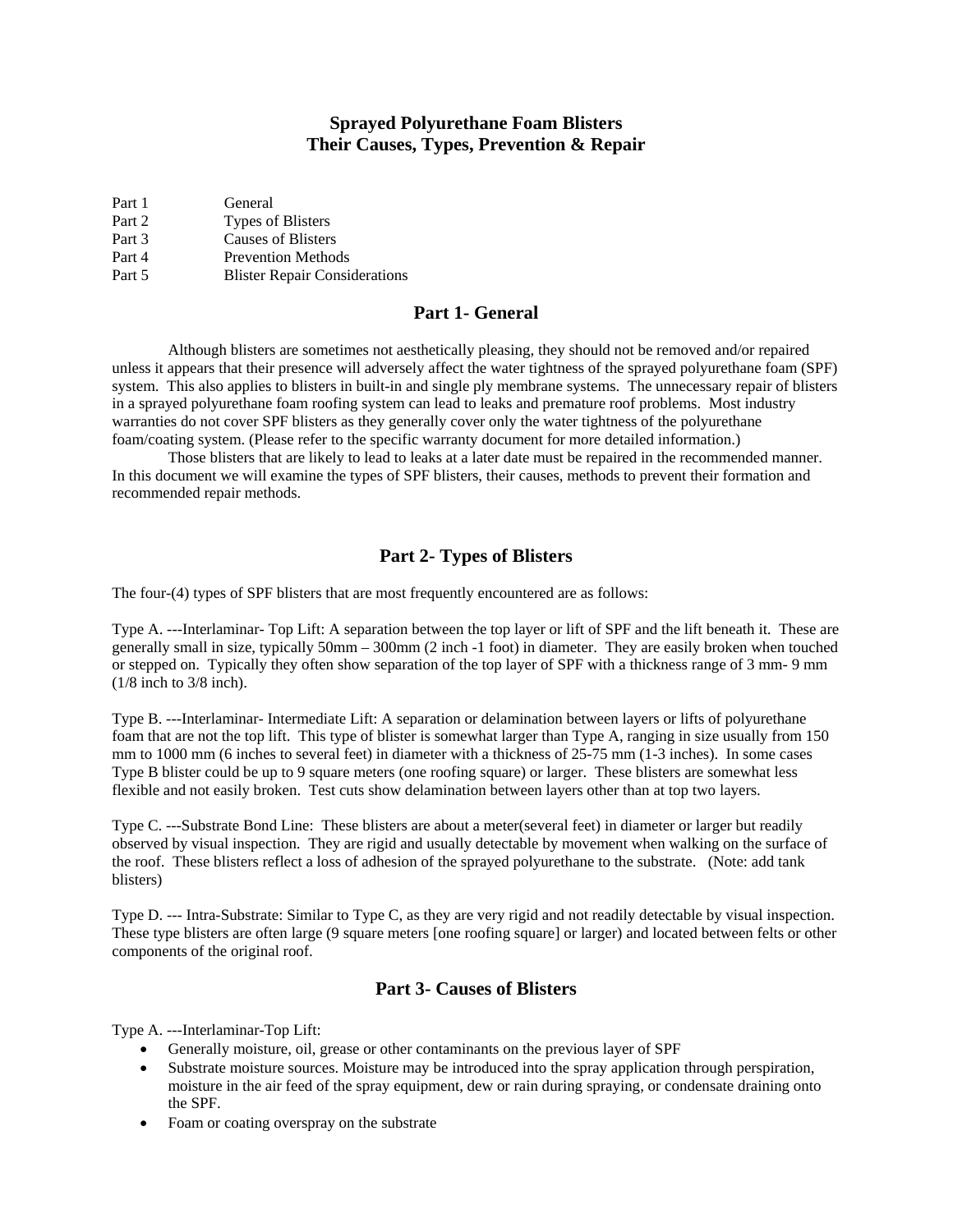- Polyurethane foam lifts applied less than 13mm (1/2 inch) thickness
- Spraying over incompletely cured polyurethane foam
- Spray applying the last lift of polyurethane foam over UV degraded polyurethane foam without suitable preparation. SPF will not properly adhere to SPF that has degraded due to prolonged exposure to sunlight or UV radiation. It is industry that the full thickness of SPF be applied the same day.
- Applying SPF in temperatures below that are recommended by the SPF manufacturer.

Type B---Interlaminar-Intermediate Lift Blisters:

- Generally moisture, oil, grease or other contaminants on the previously sprayed layer of SPF
- Moisture sources. Moisture may be introduced into the spray application through perspiration, moisture in the air feed of the spray equipment, dew or rain during spraying, or condensation draining onto the SPF.
- Foam or coating overspray on the previous lift
- Polyurethane foam lifts applied less than 13 mm (1/2 inch) thickness
- Spraying over incompletely cured polyurethane foam
- Spray applying the last lift of polyurethane foam over UV degraded polyurethane foam without suitable preparation. SPF will not properly adhere to SPF that has degraded due to prolonged exposure to sunlight or UV radiation. It is industry standard that the full thickness of SPF be applied the same day.
- Using polyurethane foam, which is not the proper reactivity for the ambient conditions, can cause blisters to for at lift tie in's.
- Applying SPF in temperatures below that recommended for that system could also cause blisters

Type C.---Substrate Bond Line:

- Genrally moisture, oil, grease or other contaminants on the substrate
- Substrate moisture sources. Moisture may be introduced to the spray application through perspiration, moisture in the air feed of the spray equipment, dew or rain during spraying, or condensation draining onto the SPF.
- Applying SPF in temperature below that recommended by the SPF manufacturer.

Type D.---Intra-Substrate: These blisters occur between layers in the original roof system.

• Poor adhesion between felts, between felts and insulation, or between insulation and deck.

# **Part 4 – Prevention Methods**

Recommended preventative measure for each of the various type blisters are as follow:

Type A.---Interlaminar – Top Lift Blisters

- 1. Apply foam in lifts of 13mm (1/2 inch) or greater. Apply the full thickness of polyurethane foam in any specific area the same day.
- 2. Elimination of moisture:
	- a. Keep perspiration and moisture from other sources off the substrate.
	- b. Insure the substrate is dry by allowing sufficient time for the sun to dry the surface or by using mechanical blowers. Surface moisture can be detected by the use of moisture sensitive paper.
	- c. Prevent moisture in compressor or airlines. Installing a moisture separator or trap between the compressor and spray equipment can do this. The desiccant in the trap will change color upon contact with moisture and should be inspected on a regular basis.
	- d. Apply polyurethane foam within the temperature ranges and relative humidity recommended by the manufacturer.
- 3. When applying polyurethane foam, aim spray gun nearly perpendicular to the surface to keep overspray to a minimum.
- 4. Insure that the polyurethane foam from a previous lift has had time to thoroughly cure, especially at the edges of the lift line. This condition is more likely to occur in cool weather.
- 5. If weather conditions prevent the final thickness from being applied during one day's operation, prepare the surface in conformity with the manufacturer's recommendations.
- 6. Maintain equipment to minimize off ratio application.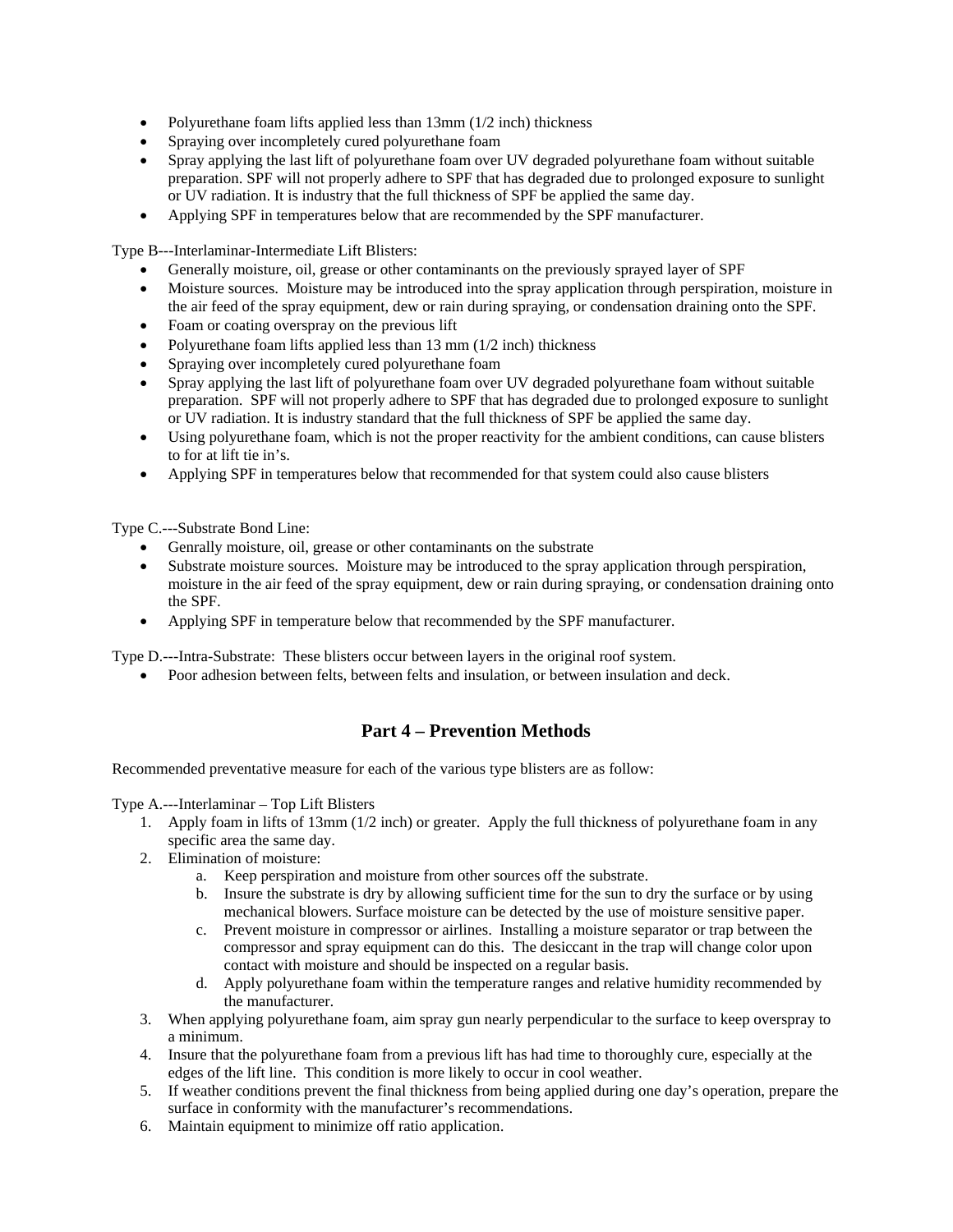#### Type B---Interlaminar – Intermediate Blisters

1. Same as for Type A.

Type C.---Substrate Bond Line Blisters

- 1. Remove loose gravel, dust, oil film, moisture, soft mastic and other contaminants prior to application of the SPF
- 2. Inspect or test to determine if moisture is present within the roof assembly.
- 3. Rust and poorly adhered coating should be removed from metal substrates.
- 4. In certain cases the use of a primer after cleaning may improve adhesion. Use of a primer should not be considered to be a substitute for cleaning. Primer must be cured prior to application of SPF.

Type D.--- Intra-Substrate Blisters

1. Inspect substrates for adhesion between felts, insulation and deck. Take test cuts. Areas of loose felts, blister, buckles, wrinkles and fishmouths shall be removed and/or fastened. If necessary, fasten top felt to deck using approved mechanical fasteners.

## **Part 5 – Blister Repair Considerations**

 The desirability and/ or necessity to repair sprayed polyurethane foam blisters will largely depend on the type of blister. All Type A blisters, because they are very flexible and easily broken when stepped on, should be promptly repaired. Type B blister, while generally larger than Type A blisters, are less flexible and less likely to be broken when stepped on. These type blisters should be repaired only when it appears that foot traffic or other use of the area would probably leas to a rupture of that blister at a later date. Type C and D blisters, although they may be fairly large in size, are usually very rigid and thus do not require repair.

- 1. As a general rule before repairing or during the repairing operation, adequate test cuts (core or slit samples) should be taken to determine the exact extent of the problem. It may be necessary to remove foam beyond the actual are of an individual blister in order to prevent reoccurrence. The surface are adjacent to the cut should be prepared and cleaned.
- 2. If a number of blisters are found clustered in one area, it is recommended that you remove the top lift or top two lifts in the area rather than attempting to repair individual blisters. Take sample cuts or cores to determine the adhesion adjacent to the blisters. If poor adhesion is found, remove entire area.
- 3. It is not an acceptable procedure to cut out blisters and fill with coating. Such a procedure will result in either a depression in the surface, which will hold water, or an unacceptable thickness of coating, which may itself blister.
- 4. Replacement SPF should be installed so as to have the originally specified desity and compressive strength. Many commercial "froth packs" and pour foams will not give satisfactory results.
- 5. After opening a blister or removing a SPF layer, the lower layer should be inspected for degradation or moisture. No repair procedure should be attemted to a degraded or moist surface. Dry surface and remove degraded area before proceeding to repair.
- 6. Apply coating to proper thickness to repaired areas. Two or more coats should be used. Final dry mil thickness on repaired areas should be the same as originally specified.
- 7. Small blisters less than 100 mm(4") in diameter and less than 25 mm (1") deep can be repaired with a compatible sealant when the sealant is: a) not installed in a greater thickness than is recommended by the manufacturer for proper cure, b) is installed so as to insure the final surface is higher than the surrounding area so that water will not pond on the repair area. The sealant used should be as recommended by the coatings' manufacturer and the area to be repaired should be clean, dry and the edges beveled to assure proper adhesion. In some cases, SPF plugs can be used with sealant to make these small repairs.
- 8. On larger blisters that will require reapplication of the SPF:
	- a. Cut out blistered area. Taper existing SPF edge at a 45º angle.
	- b. Apply polyurethane foam and coatings at proper thickness in accordance with original specification and accepted application procedures.
- 9. Type C or D Blisters--- One method of repair is to install mechanical fasteners with 75 mm (3 inch) diameter plates. Fasteners must be a type suitable for the particular type of deck and of the proper length. Caulk over all mechanical fasteners with caulking recommended by the coating manufacturer.